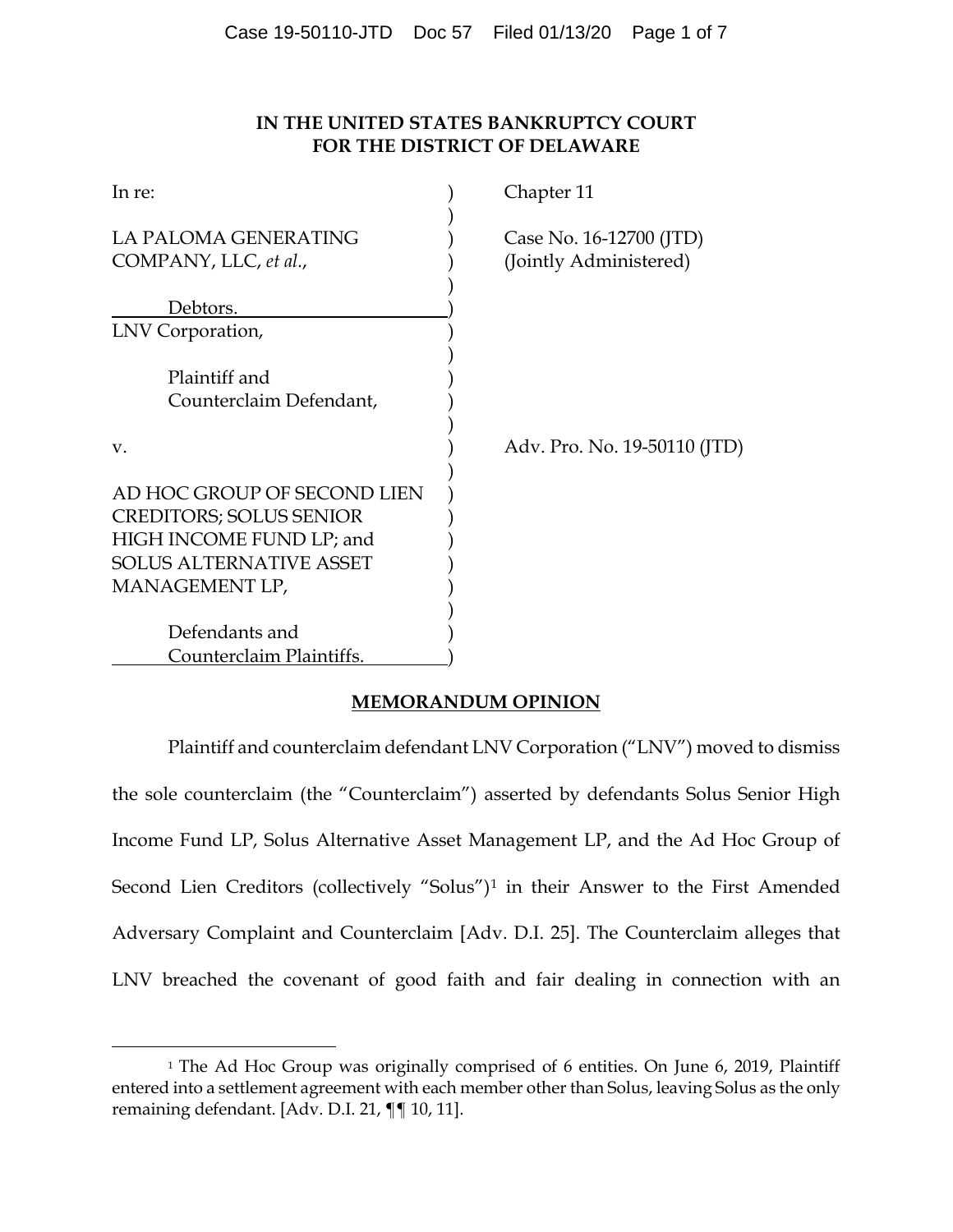Intercreditor Agreement ("ICA") governing the relationship between LNV as First Lien Lender and Solus as Second Lien Lenders to the Debtors.<sup>2</sup> LNV's Motion is brought pursuant to Rule 12(b)(6) of the Federal Rules of Civil Procedure made applicable to these proceedings by Federal Rule of Bankruptcy Procedure 7012. [Adv. D.I. 27]. For the reasons stated below, the Motion is granted, and the Counterclaim is dismissed with prejudice.

## **JURISDICTION**

The Court has subject matter jurisdiction over this adversary proceeding pursuant to 28 U.S.C. § 1334(b). This matter is a core proceeding pursuant to 28 U.S.C. § 157(b)(2). Venue is proper pursuant to 28 U.S.C. § 1409(a).

## **STANDARD OF REVIEW**

"The test in reviewing a motion to dismiss for failure to state a claim under Rule 12(b)(6) is whether, under any 'plausible' reading of the pleadings, the plaintiff would be entitled to relief." *Guidotti v. Legal Helpers Debt Resolution, L.L.C*., 716 F.3d 764, 772 (3d Cir. 2013) (citing *Bell Atlantic Corp. v. Twombly*, 550 U.S. 544, 570 (2007)). A claim will be dismissed if after accepting all well-pled facts as true and resolving all inferences in favor of the plaintiff, the court finds no entitlement to relief. *Id.* (citing *McGovern v. City of Phila.,* 554 F.3d 114, 115 (3d Cir. 2009)). However, a court need not accept as true assertions that are contradicted by matters of public record or matters of which a court may take judicial notice, such as previous court proceedings. *Southern Cross Overseas Agencies, Inc. v. Wah* 

<sup>&</sup>lt;sup>2</sup> Capitalized terms not defined have the meaning ascribed to them in the Motion to Dismiss.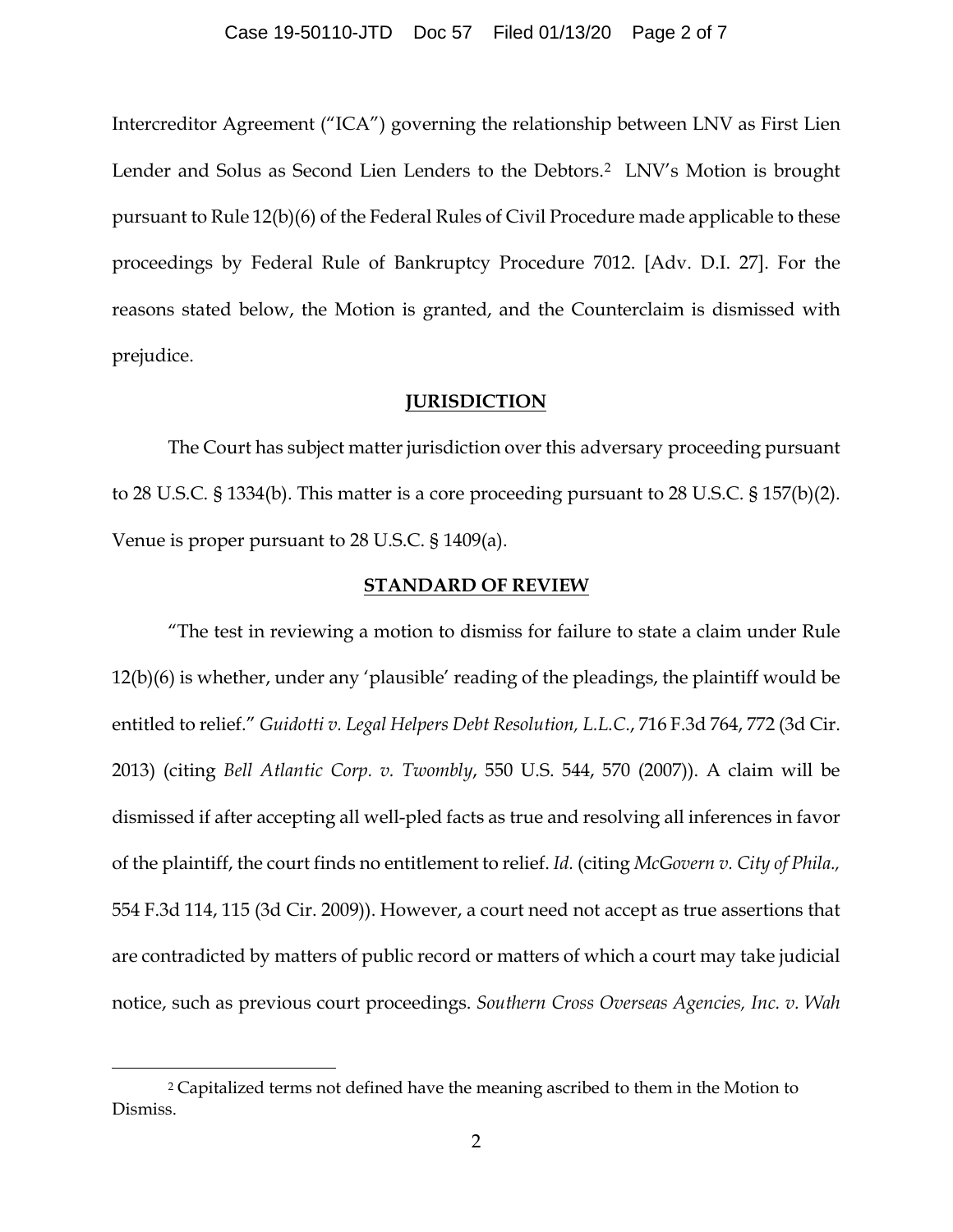*Kwong Shipping Group Ltd*., 181 F.3d 401, 426-27 (3d Cir. 1999); *Gupta v. Wipro Limited*, 749 Fed. Appx. 94, 97 (3d Cir. 2018).

### **BACKGROUND3**

LNV and Solus (among others) provided prepetition financing to the Debtors for the purchase and operation of an electricity generating plant. [Adv. D.I. 21 at 2]. The parties entered into an ICA which sets forth their rights and priorities, with LNV holding a first-priority security interest in substantially all of the Debtors' assets ("Collateral"), and a group of Second Lien Creditors (including Solus) holding a junior interest in the same Collateral. [*Id.*] When the Debtors filed for Chapter 11 bankruptcy protection on December 6, 2016, it was understood by all parties that the value of the Debtors' assets was insufficient to fully satisfy LNV's first-priority lien. [Adv. D.I. 25 at 22, ¶¶ 22, 28]. It was also understood that the collateral agent for LNV and the Second Lien Creditors had failed to file a continuation statement with respect to the UCC-1 financing statement on Debtors' personal property, leaving that security interest potentially avoidable. [Adv. D.I. 21, ¶ 38].

The Debtors and LNV subsequently settled with respect to the expired financing statement and incorporated that settlement into the Debtors' Plan of Reorganization. *In re La Paloma Generating Company*, 595 B.R. 466, 469-70 (Bankr. D. Del. 2018). The settlement

<sup>&</sup>lt;sup>3</sup> The Court is very familiar with the underlying facts of this case having already decided the respective rights of LNV and Solus in connection with competing motion to enforce the ICA. *In re La Paloma Generating Company*, 595 B.R. 466 (Bankr. D. Del. 2018). That decision was subsequently affirmed by the District Court. *In re La Paloma Generating Company LLC*, 609 B.R. 80 (D. Del. 2019). Readers should refer to this Court's and the District Court's prior rulings for a complete recitation of the facts.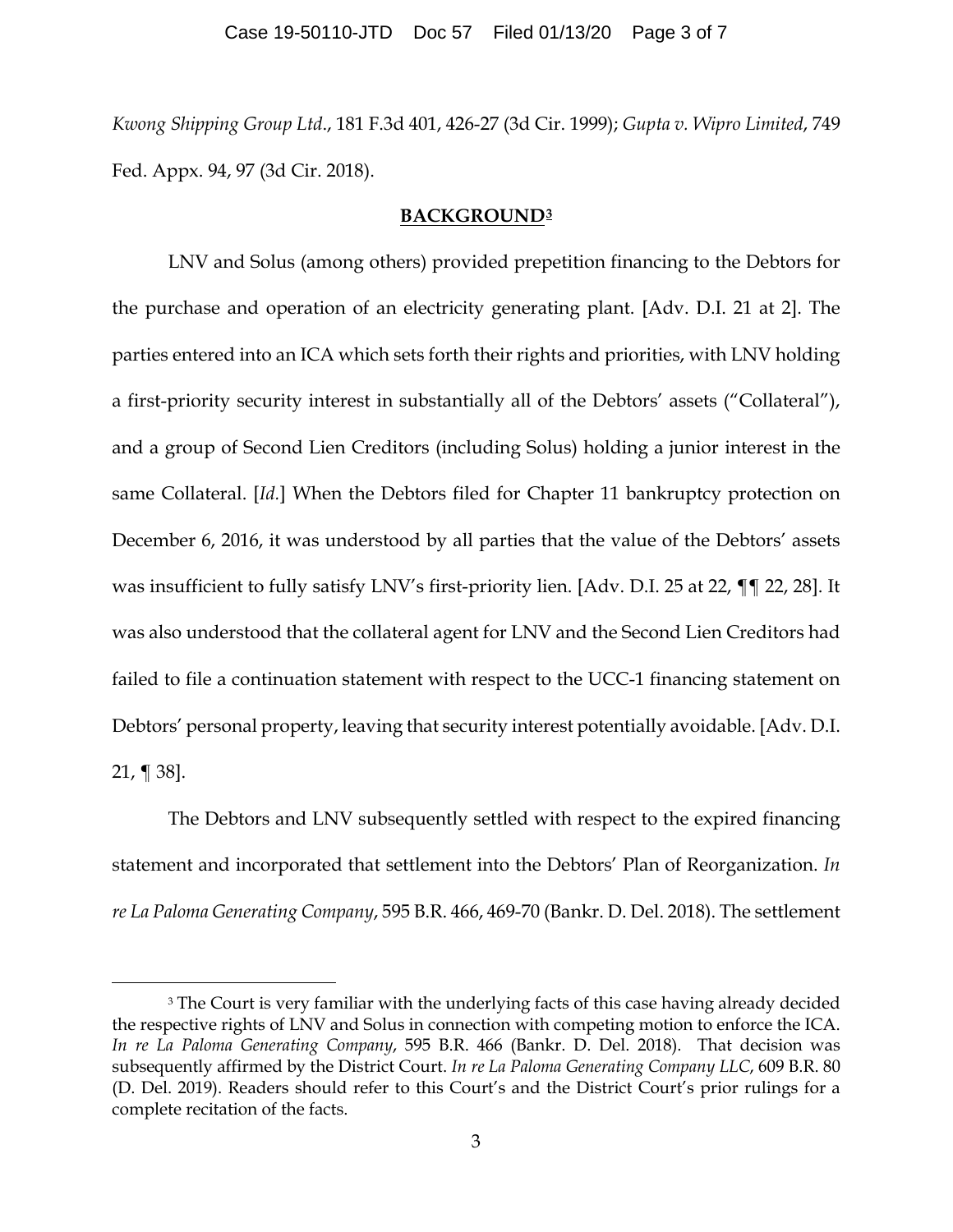#### Case 19-50110-JTD Doc 57 Filed 01/13/20 Page 4 of 7

included funds designated for unsecured creditors and set aside the portion of those funds that the Second Lien Creditors could potentially be entitled to (the "Disputed Funds") pending the results of a further hearing on the competing motions to enforce the ICA filed by LNV and the Second Lien Creditors. *Id.* at 470. After full briefing and oral argument on those motions, the Court held that the ICA was unambiguous and entitled LNV to receive all of the Disputed Funds, a decision that was affirmed by the District Court. *Id.* at 477, *aff'd sub nom. In re La Paloma Generating Company LLC,* 609 B.R. 80 (D. Del. 2019).

On February 28, 2019, LNV filed the initial complaint in this adversary proceeding to further enforce the terms of the ICA [Adv. D.I. 1], listing the Ad Hoc Group of Second Lien Creditors as the sole defendant. [Adv. D.I. 21, ¶ 10]. LNV alleged that the Ad Hoc Group took several actions during the Debtors' case that LNV asserts were contrary to the terms of the ICA. [*Id*. at ¶ 40]. On June 6, 2019, the Ad Hoc Group, with the exception of Solus, ("Settling Group Members") settled with LNV and agreed to withdraw from the Ad Hoc Group. [*Id*. at ¶¶ 10, 11]. LNV agreed to file an amended complaint that did not name the Settling Group Members. [*Id*. at ¶ 11]. Solus filed its Answer and Counterclaim, generally denying that it did anything improper [Adv. D.I. 25 at 8, ¶ 40] and asserting a counterclaim for Breach of the Covenant of Good Faith and Fair Dealing as to LNV's actions during the bankruptcy proceedings. [*Id.* at 27, ¶¶ 52-60]. LNV filed this Motion on September 13, 2019. [Adv. D.I. 27]. The Court heard oral argument on the Motion on October 15, 2019 and took the matter under advisement.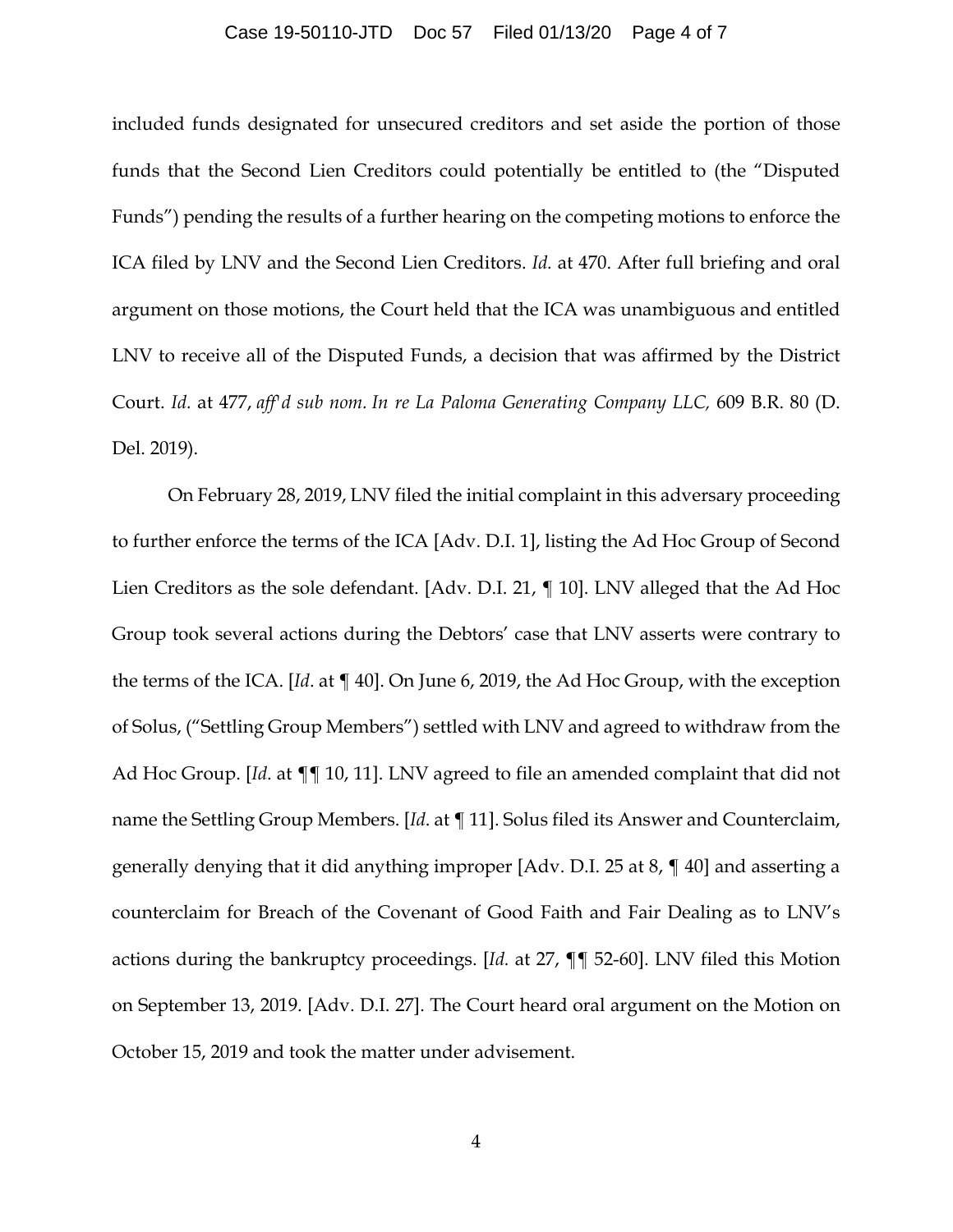#### **DISCUSSION**

Solus's Counterclaim asserts that LNV breached the covenant of good faith and fair dealing by depriving Solus of the benefit of its bargain and forcing it to incur unnecessary legal costs. [Adv. D.I. 25 at 27, ¶¶ 56-59]. The actions specified by Solus include: (1) refusing to include the Second Lien Lenders in negotiations between LNV and the Debtors in regards to the potentially avoidable liens; (2) intentionally impeding the Second Lien Creditors' rights as unsecured creditors; and (3) "using its status as the senior secured lender to coerce the Debtors into agreeing to a settlement that was designed to trample on the Second Lien Lenders' rights under the Intercreditor Agreement." [*Id*. at ¶¶ 36, 46, 47]. Essentially, Solus alleges that the Second Lien Creditors were denied recovery of a portion of the Disputed Funds as unsecured creditors. [*Id*. at 46]. At oral argument, Solus explained that per the ICA, LNV "gets to be in charge of the collateral with a capital C as it's defined under that agreement[,]" [Adv. D.I. 47 (Tr. of Oral Arg.), at 16, ¶¶ 13-15] but asserts that LNV's actions that defined Collateral violated its rights. [*Id*. at 19-20, ¶¶ 25, 1-7].

Solus agrees that the ICA is a valid and binding contract. [Adv. D.I. 25 at 27, ¶ 53]. The ICA specifically allows LNV to: "enforce rights, exercise remedies (including set-off and the right to credit bid their debt) and make determinations regarding the release, disposition, or restrictions with respect to the Collateral without any consultation with or the consent of the [Second Lien Lenders] . . . all in such order and in such manner as they may determine in the exercise of their sole discretion." [Adv. D.I. 23 (ICA), §  $3.1(a)(i)$ ]. In this Court's prior decision granting the Motion of LNV Corporation to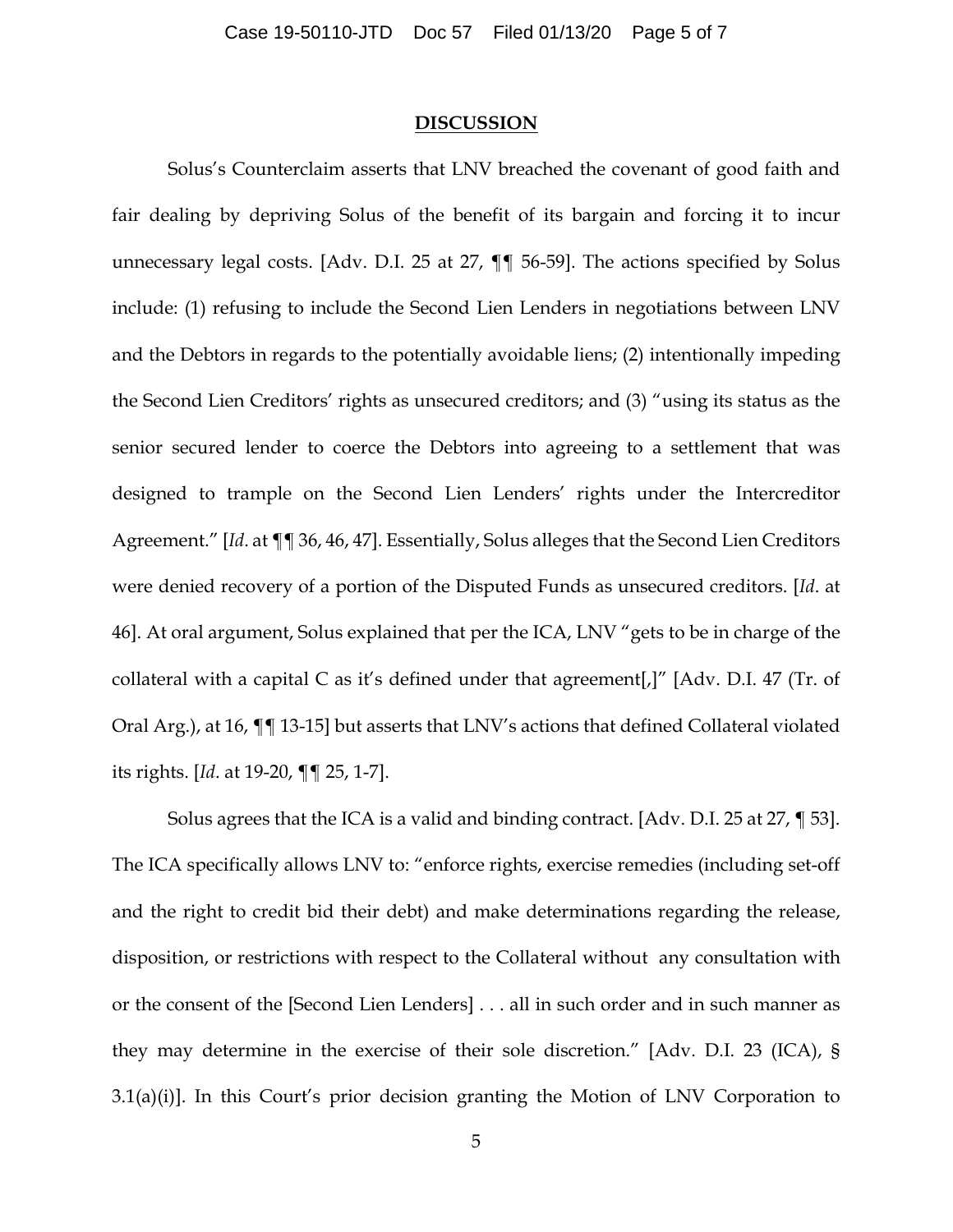#### Case 19-50110-JTD Doc 57 Filed 01/13/20 Page 6 of 7

Enforce the Intercreditor Agreement, it found the Disputed Funds to be Collateral that must be turned over to LNV and found that LNV's actions were permitted under the ICA. *La Paloma*, 595 B.R. at 472-77, *aff'd sub nom. In re La Paloma Generating Company LLC,*  609 B.R. 80 (D. Del. 2019). Those findings are law of the case, and therefore binding. *See In re Vaso Active Pharmaceuticals, Inc*., 500 B.R. 384, 398-99 (Bankr. D. Del. 2013). As the Court previously ruled, LNV can proceed against Collateral however it sees fit, including settling the issue of the lapsed financing statement. *La Paloma*, 595 B.R. at 471-72.

When acting against the Collateral, LNV was exercising its contractual rights. A party cannot breach the duty of good faith and fair dealing by merely exercising its contractual rights. *Hartford Fire Ins. Co. v. Federated Dept. Stores, Inc.,* 723 F.Supp. 976, 991 (S.D.N.Y. 1989). Further, Solus cannot be deprived of contractual benefits that it is not entitled to receive. Pursuant to the ICA, even if the Second Lien Creditors had recovered funds via an unsecured claim against the Collateral, they would have had to pay the funds to LNV. *La Paloma*, 595 B.R. at 475-76. Read in its entirety, the intention behind the ICA was that the Second Lien Creditors were not entitled to recover from Collateral until LNV's obligation was satisfied in full*. La Paloma,* 609 B.R. at 100. Solus's counterclaim, therefore, is barred by the law of the case doctrine.

The law of the case doctrine "bars the re-litigation 'of matters once decided during the course of a continuing lawsuit.'" *In re Radnor Holdings Corporation*, 564 B.R. 467, 482 (Bankr. D. Del. 2017) (citing *Casey v. Planned Parenthood*, 14 F.3d 848, 856 (3d Cir. 1994)). The doctrine applies to "'subsequent rulings by the same judge in the same case or a closely related one [and] to rulings by different judges at the same level.'" *Id.* The doctrine